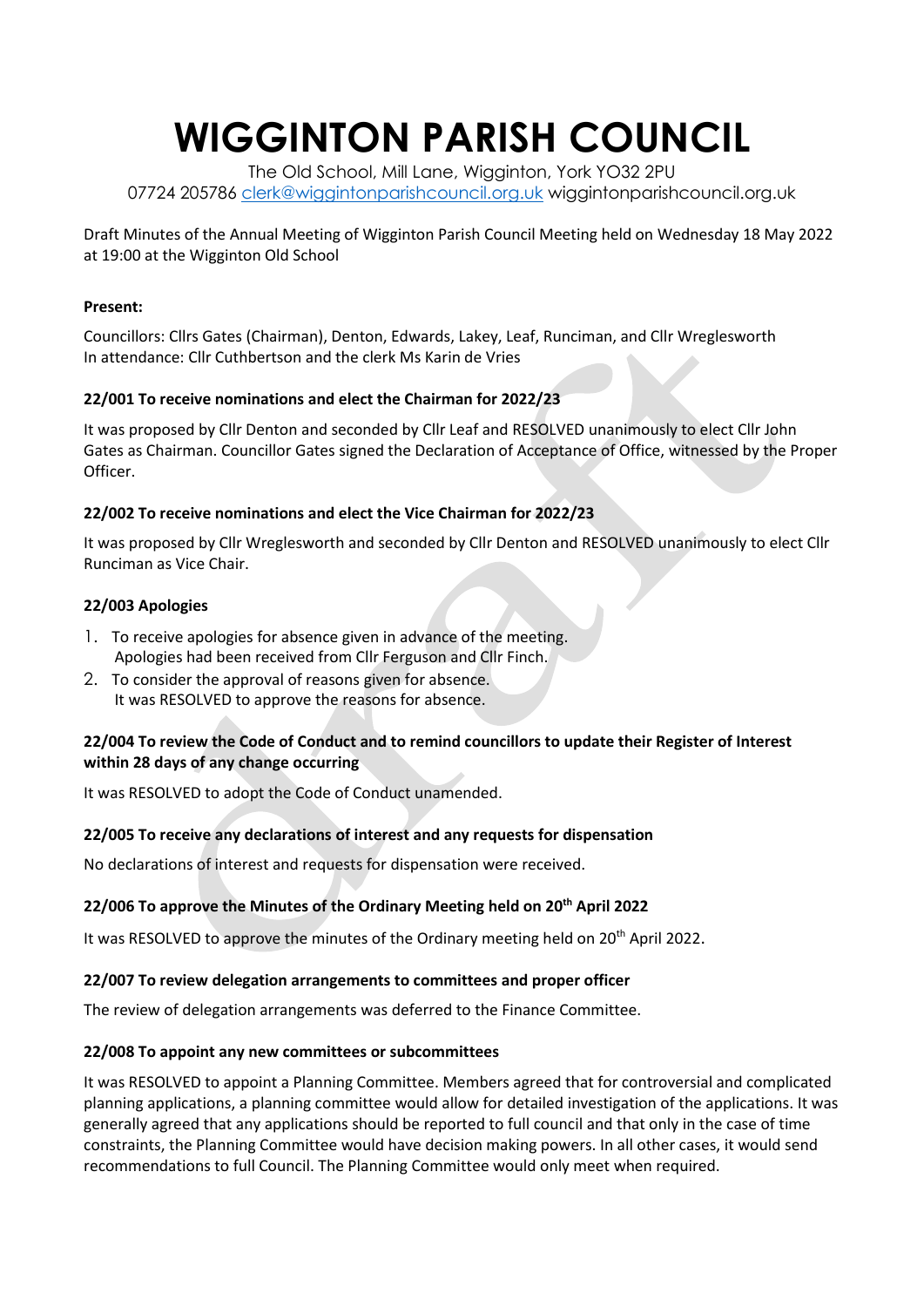## **22/009 To review the terms of reference for committees**

It was RESOLVED to approve the terms of reference for the Finance committee and the Environment Committee. It was RESOLVED to adopt the Terms of Reference for the Planning Committee subject to amendments listed in minute 22/008.

## **22/010 To receive nominations and appoint members to the following Committees and representative bodies:**

- 1. Finance Committee (4) Cllr Runciman, Cllr Denton, Cllr Finch, Cllr Leaf.
- 2. Environment Committee (4) Cllr Denton, Cllr Edwards, Cllr Lakey, vacancy.
- 3. Planning Committee (3) Cllr Edwards, Cllr Lakey and Cllr Leaf.
- 4. Haxby & Wigginton Cemetery Committee (4) Cllr Denton, Cllr Gates, Cllr Lakey, vacancy.
- 5. Churchfield Open Space Committee (2) Cllr Denton and Cllr Gates.
- 6. Haxby & Wigginton Youth & Community Association (1) vacancy.
- 7. Wigginton Sports & Playing Fields Association (2) Cllr Denton, Cllr Gates, Cllr Leaf.
- 8. Poor & Town's Land Trustees (2) Cllr Denton, Cllr Edwards.
- 9. Wigginton Old School Board of Trustees (2) Cllr Finch, vacancy.
- 10. Haxby and Wigginton Traders Association (1) Cllr Ferguson, Cllr Gates.
- 11. Yorkshire Local Councils Association (1) vacancy.
- 12. Neighbourhood Plan (2) Cllr Edwards.

Individual committees appoint a Chair at the first meeting. The Chairman was appointed an ex-officio member of each committee.

### **22/011 To review the Council's Governance and Policies including:-**

## **1. To review and adopt the Standing Orders**

Standing Order 18 was amended in line with advice from NALC. It was RESOLVED to approve the amended Standing Orders. The review of Standing Order 5j was delegated to the Finance Committee.

- **2. To review and adopt the Financial Regulations** It was RESOLVED to ratify the Financial Regulations.
- **3. To review an inventory of land and other assets including buildings and office equipment** It was RESOLVED to approve the asset register.
- **4. To review insurance cover and to consider quotations for insurance provision.** The insurance cover was reviewed and it was RESOLVED to accept the quotation from BHIB for Aviva insurance for a long-term agreement of 3 years.
- **5. To resolve to renew annual membership of YLCA and SLCC.** It was RESOLVED to renew membership of YLCA and SLCC.
- **6. To approve the Council's complaints procedure** It was RESOLVED to adopt the Complaints Procedure.
- **7. To approve the Council's equal opportunities policy** It was RESOLVED to adopt the Equality and Diversity Policy.
- **8. To review the Council's policies, procedures and practices in respect of its obligations under freedom of information and data protection legislation** The Data Audit was noted and it was RESOLVED to approve the Data Protection Policy, the Privacy Notice, the Privacy Notice for Staff, Councillors and Role holders, the Data Breach Reporting Form, the Retention of Documents-List of Documents for retention or disposal and the Publication Scheme.
- **9. To review the Council's policy for dealing with the press/media.**  It was RESOLVED to adopt the Media Policy.
- **10. To review the Council's employment policies and procedures.**